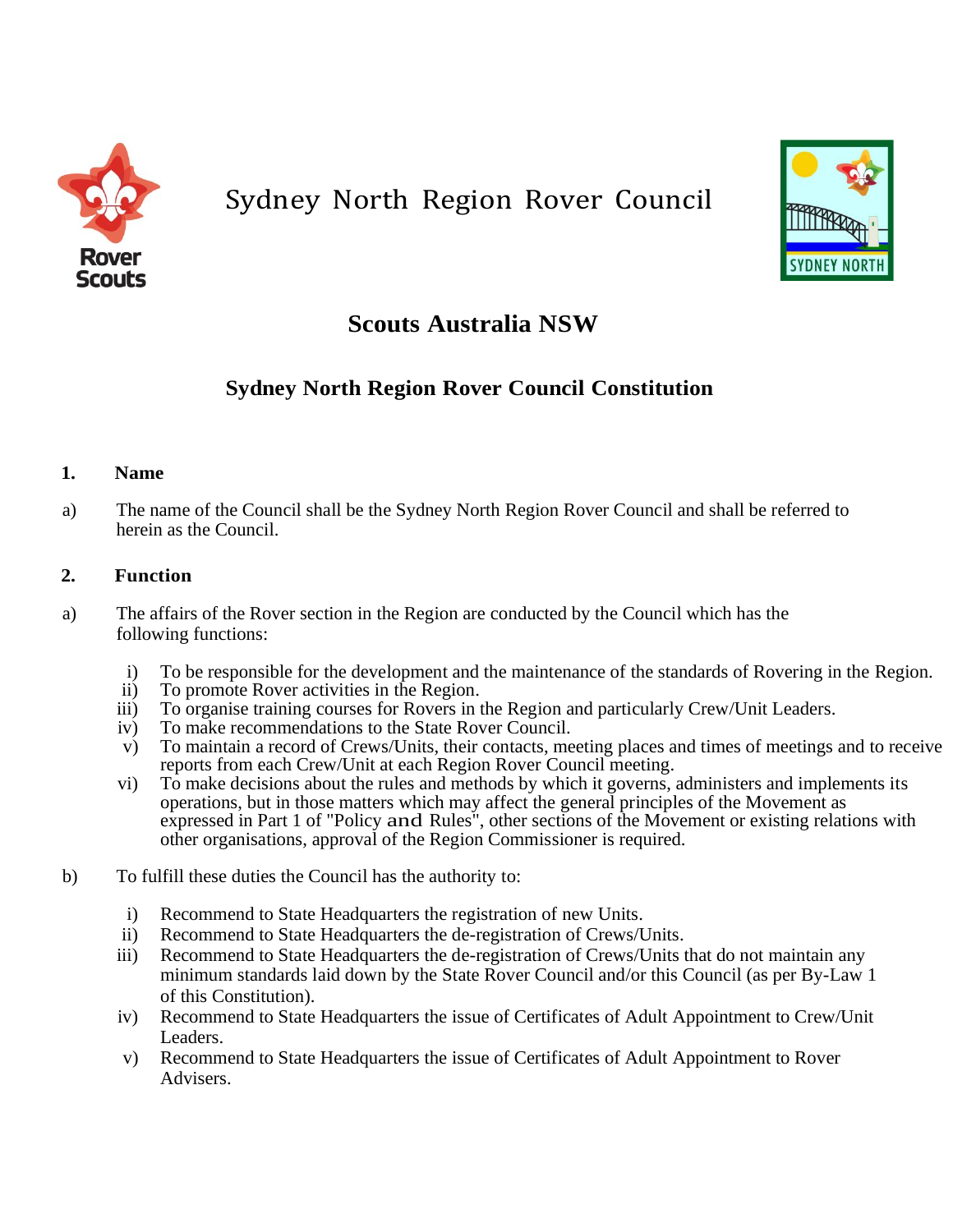## **3. Membership**

a) The Council shall comprise all Rovers who are registered members of Crews/Units listed with the Council, all Rover Advisers holding a Certificate of Adult Appointment in the Region, the Regional Commissioner – Rovers, and the Assistant Regional Commissioner - Rovers.

#### **4. Attendance**

a) Each registered Crew/Unit of the Council shall have at least one delegate in attendance at each Region Rover Council meeting.

## **5. Meetings (Time and Venue)**

- a) General Meetings shall be held six (6) times per year on the first Sunday of alternate months commencing in June, in accordance with the Region Rover calendar. The Council shall meet at a predetermined place. Dates can vary depending on public holidays etc.
- b) Extraordinary General Meetings
	- i) Shall be called by the Council Executive when requested by notice in writing. Such notice shall specify the matter or matters to be considered at the meeting and only such matter or matters shall be dealt with.
	- ii) Each Crew/Unit shall be notified forthwith of such meetings and matter or matters to be dealt with.
- c) Annual General Meetings Holding of
	- i) The Council must hold its Annual General Meetings:
		- a) Within three (3) months after the close of the Scouts NSW financial year (being  $31<sup>st</sup>$ December)
- d) Annual General Meetings Calling of and business at
	- i) The Annual General Meeting of the Council is, subject to Clause 5(c), to be convened on the date and at the place and time that the Committee thinks fit
	- ii) All Rover Crews/Units within Sydney North Region will be provided a minimum thirty (30) days' notice of the holding of an Annual General Meeting
	- iii) In addition to any other business which many be transacted at an Annual General Meeting, the business of an Annual General Meeting is to include the following:
		- a) To confirm the minutes of the last preceding Annual General Meeting and of any extraordinary General Meeting held since that meeting,
		- b) To receive from the officers, reports on the activities of the RRC during the last preceding financial year,
		- c) To elect office bearers of the Council as outlined in Clause 8
		- d) To receive and consider audited financial statements in the form as determined by Scouts NSW and any other report required to be submitted to members under this constitution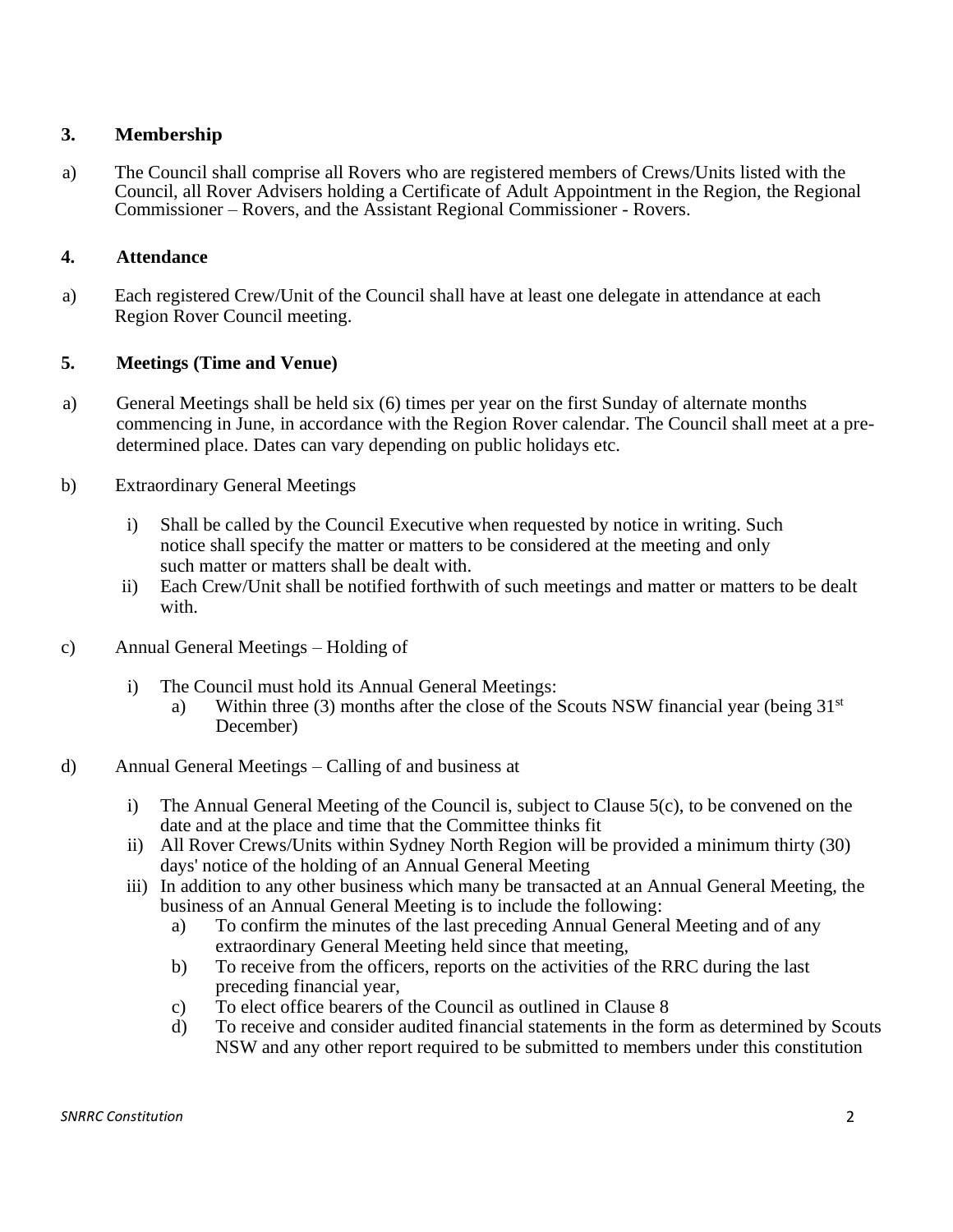- iv) An Annual General Meeting must be specified as that type of meeting in the notice convening it.
- e) Annual General Meetings unconstitutional Annual General Meetings
	- i) An Annual General Meeting which does not meet the requirements as outlined in Clause 4(a), Clause 5(d) and Clause 7 of this constitution will be deemed to be unconstitutional and hence no business is able to transacted
	- ii) Following the determination that an Annual General Meeting is unconstitutional, notice is automatically provided for a special Annual General Meeting to be held within twenty eight (28) days, and prior to the New South Wales State Rover Council Annual General Meeting, following the original date of the unconstitutional Annual General Meeting
	- iii) A Special Annual General Meeting is held under Clause 5(d)
	- iv) Clause 5(d)(ii) and references to Clause 5(c) do not apply to Special Annual General Meetings

## **6. Voting**

- a) Each registered Crew/Unit of the Council shall have two (2) votes.
- b) There shall be no voting by proxy.

## **7. Quorum**

a) The quorum of the Council shall consist of representation from 60% of the registered Rover Crews/Units in the Region.

#### **8. Officers**

- a) The officers of the Region Rover Council shall be:
	- i) Chairman
	- ii) Assistant Chairman
	- iii) Secretary
	- iv) Assistant Secretary (if the RRC sees fit to appoint at the AGM)
	- v) Treasurer
	- vi) State Rover Council Delegates (4)
	- vii) Activities Co-ordinator Social
	- viii) Activities Co-ordinator Rock/Outdoor
	- ix) Public Relations Co-ordinator
	- x) Merchandise Co-ordinator
	- xi) Service Co-ordinator
	- xii) Venturer Liaison Officer
	- xiii) Youth Liaison Officer
	- xiv) Training Co-ordinator
	- xv) Regional Commissioner Rovers
	- xvi) Assistant Regional Commissioner Rovers
	- xvii) any other officers the Executive sees fit to appoint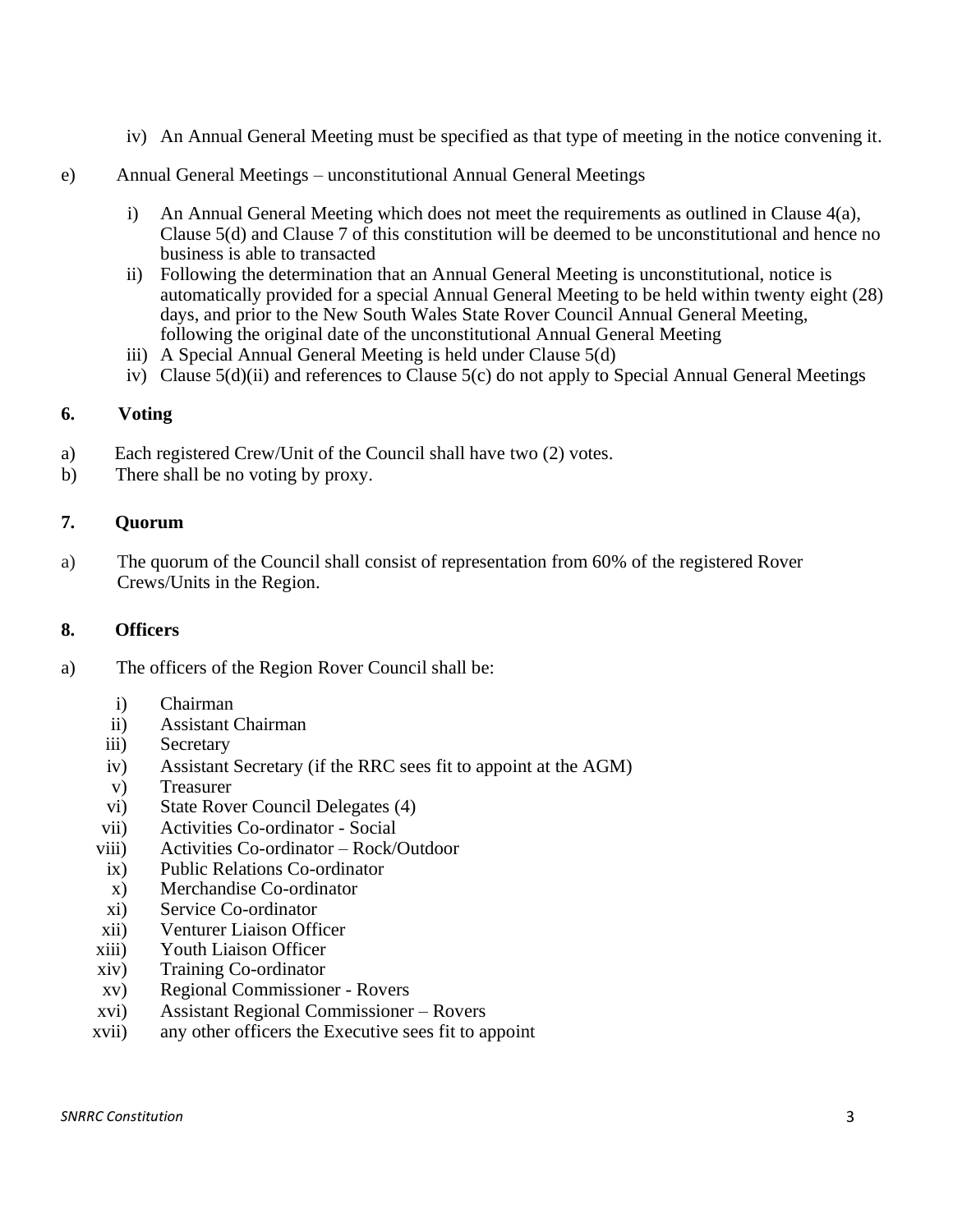- b) The Duties of these officers shall be as set out in Annexure B of the Sydney North Region Rover Council Constitution.
- c) Officers  $(i) (v)$  above may not nominate for a separate concurrent office but may stand in for any State Rover Council delegate if required.

## **9. Election of Officers**

- a) Election of officers of the Council, other than the Regional Commissioner Rovers and Assistant Regional Commissioner - Rovers shall be held at the Council's Annual General Meeting each year.
- b) The positions of all officers, excluding the Regional Commissioner Rovers and Assistant Regional Commissioner - Rovers, shall be open to registered Rovers who are members of a Crew/Unit within the Region, endorsed by a Crew/Unit in the Region, and will not have attained their 26th birthday before the succeeding AGM.
- c) Nominations for positions of the Council excluding Regional Commissioner Rovers and Assistant Regional Commissioner - Rovers shall open three (3) months prior to the AGM.
- d) Verbal nominations for all positions may be received at the AGM.
- e) A Returning Officer shall be appointed by the Region Rover Council at the AGM.
- f) All positions shall be declared vacant by the Returning Officer at the AGM.
- g) Should any officer resign during their term of appointment, the position can be filled at any following Region Rover Council meeting. Election of the new officer shall be in the manner set out above.
- h) Election shall be by show of hands or by ballot if requested by a member of the Region Rover Council. The nominee obtaining the majority of votes shall be elected.
- i) The Chairman shall hold office for one year with a maximum term of two successive years.
- j) If, at an election of Council Officers, a Crew/Unit delegate is elected as Chairman, the Crew/Unit that the delegate represents is entitled to a further delegate to represent it, in order for the Chairman to remain impartial.
- k) Every three years the Council shall nominate to the Regional Commissioner a person or persons for appointment or reappointment as Regional Commissioner - Rovers and Assistant Regional Commissioner - Rovers.
- l) Nominations for the positions of Regional Commissioner Rovers and Assistant Regional Commissioner - Rovers shall be called 3 months prior to the meeting of the Council closest to which the Commissioners' Certificate of Adult Leadership is due for review.
- m) Nominations shall close one month prior to the above date.
- n) Nominations shall contain a statement outlining the nominee's experience and suitability.
- o) The Council, at its earliest convenience, shall convey to the Regional Commissioner the nominations for Regional Commissioner - Rovers and Assistant Regional Commissioner - Rovers, with its recommendation.

## **10. Representatives and Delegates**

a) The Council may appoint representatives and delegates of the Council ad hoc. Persons so appointed shall hold that position until the next Annual General Meeting or as long as deemed necessary by the Council.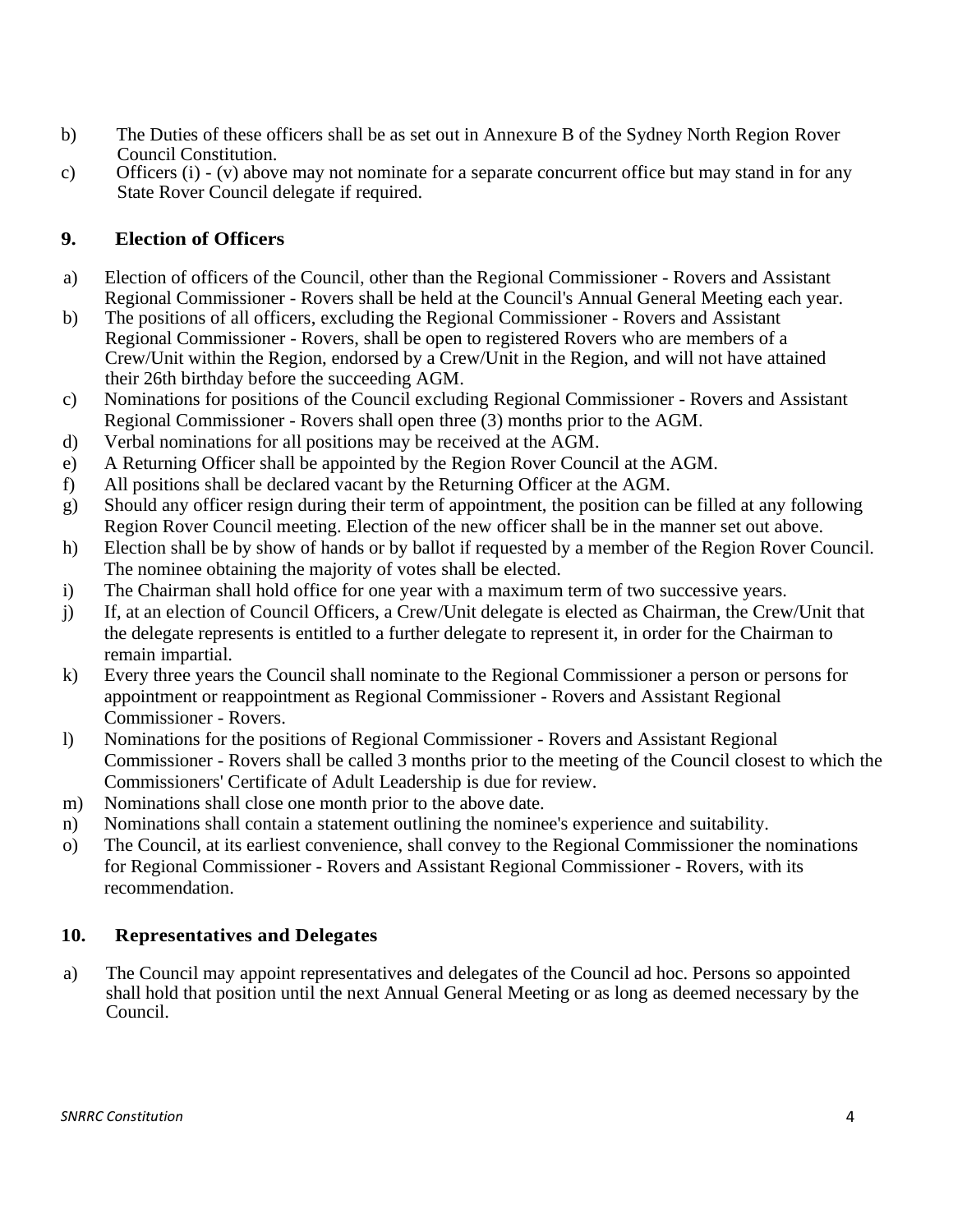## **11. Council Executive**

- a) The Council Executive shall consist of all the officers detailed in section 8
- b) The duties of the members of the Council Executive are:
	- i) To meet regularly.
	- ii) To transact all urgent business.
	- iii) To prepare business, recommendations, proposals, and background information for the Council.
	- iv) To perform such administrative tasks as are necessary for the efficient operation of the Council.
	- v) To advise the Regional Commissioner Rovers and the Assistant Regional Commissioner Rovers in the exercise of their duties.

## **12. Committees**

- a) The Council may establish committees to organise and supervise Region Rover activities, business and projects in the best interests of Rovering.
- b) Members of such committees may be elected or co-opted and Chairmen may be appointed by the Council or elected by any such committee.
- c) Such committees shall give reports to each Council meeting and to the Chairman of the Council through their Chairman.

## **13. Training**

- a) An application for a Certificate of Adult Appointment for a Crew/Unit Leader shall be approved by the Chairman of the Region Rover Council.
- b) An application for a Certificate of Adult Appointment for a Rover Adviser shall be approved by the Regional Commissioner - Rovers.
- c) In considering an approval for a Certificate of Adult Appointment, the Chairman or Regional Commissioner - Rovers may take advice from the Council Executive.

## **14. Funds**

- a) Each Rover Crew shall pay to the Council an annual fee. The amount of such fee is to be determined at the Region Rover Council meeting 2 months prior to the AGM and is payable 14 days prior to the AGM
- b) Surplus'/(deficits) of activities run by Rover Crews on behalf of the Council shall be deposited into/(borne by) the Region Rover Council account.
- c) Budgets for all activities run by Rover Crews on behalf of the Council shall be submitted to the Council at least two Council meetings in advance of the activity.
- d) The Treasurer shall pay such expenses incurred by officers of the Council in carrying out their duties as approved by the Council.

## **15. Procedures**

a) Notices of Motion shall be given at the meeting of the Council at which the motion will be voted on. Such notices shall be incorporated in the agenda.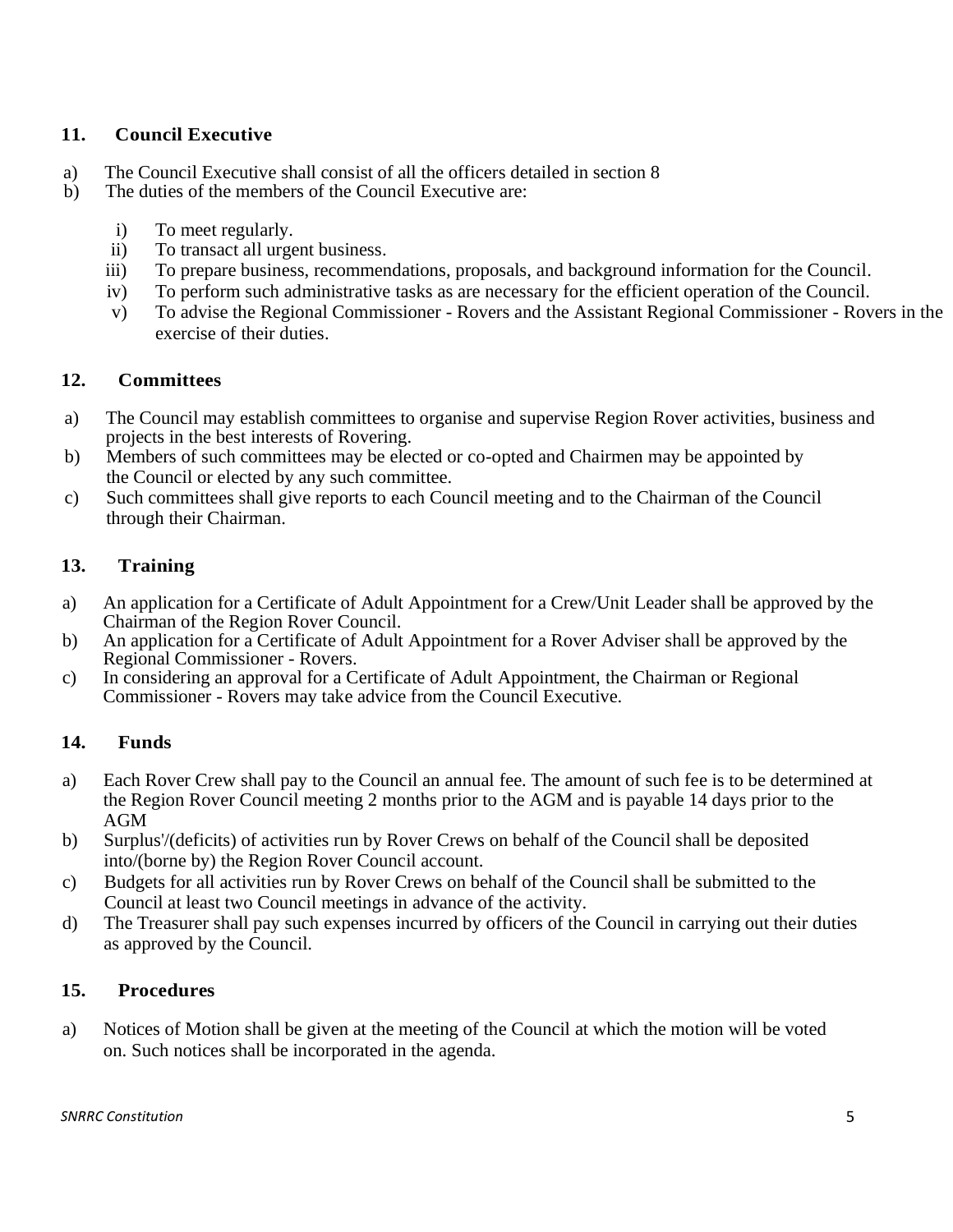## **16. Constitutional Amendments**

- a) This Constitution may only be amended as follows:
	- i) Notice of the proposed change shall be given at a meeting of the Council.
	- ii) At the subsequent meeting, the proposed change may be carried by the vote of 75% of the registered Rover Crews/Units present.
- b) This Constitution shall not be changed otherwise.
- c) The Annexures are not part of the Constitution.

## **17. Standing Orders and By-Laws**

- a) The Council may establish such standing orders as are necessary or convenient for the control of meetings.
- b) The Council may establish By-Laws consistent with the Constitution, outlining policies and considerations to be exercised in the determination of its duties. Once established such By-Laws shall not be altered except pursuant to a motion on notice.

## **18. Paramount Laws and Rules**

a) Nothing in this Constitution shall derogate from the provisions of any Royal Charter, Act of Parliament, any subsidiary legislation, "Policy and Rules" or any by law thereunder, or any rule of the State Rover Council having force within Scouts NSW.

> *Constitution adopted 23rd March, 1997 Amended and terminology updated 2 nd February, 2020*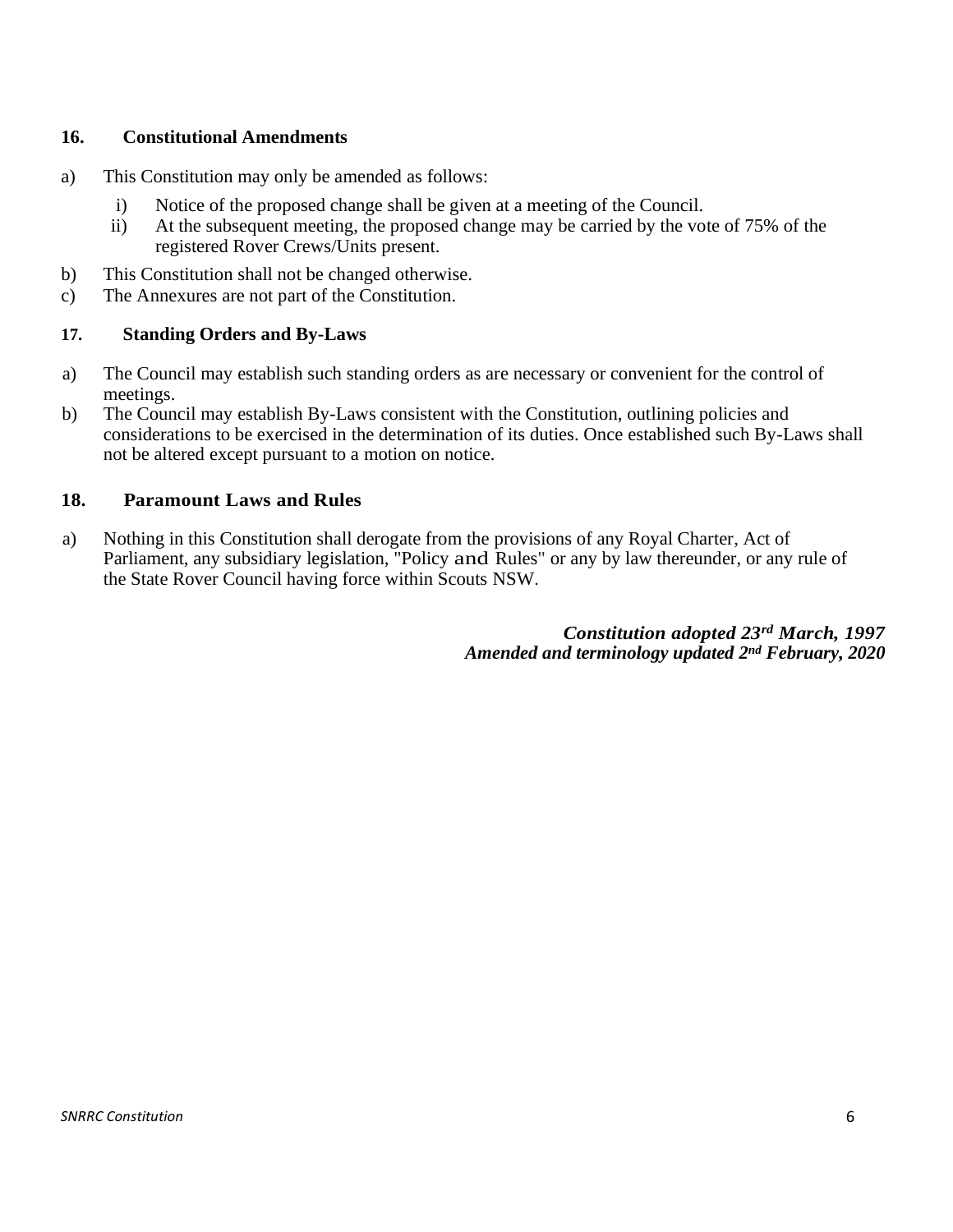**By-Law 1** 

## **Sydney North Region Rover Council**

## **Minimum Crew/Unit Standards**

Every Crew/Unit should indicate that they are attempting / striving to meet the following standards:

- Crews/Units shall have an elected Crew Executive Committee consisting of at least a Crew Leader, Secretary and Treasurer.
- Crews/Units are to maintain a minimum of ten registered members in their Crew/Unit.
- Crews/Units shall have a program plan covering 3 6 months ahead.
- Crews/Units shall participate in a variety of activities each year covering Community Involvement, Personal Growth, Creative, and Outdoors.
- Crews/Units shall ensure that their Crew/Unit Leaders have completed all Rover Basic level leadership training prior to election.
- Crews/Units shall maintain a good relationship with all feeder Venturer Units.
- Crews/Units shall operate within the provisions of the Region Rover Council Constitution.
- Crew/Unit members shall wear correct uniform as required.
- Crews/Units shall complete their annual registration, census, insurance and administration forms as required.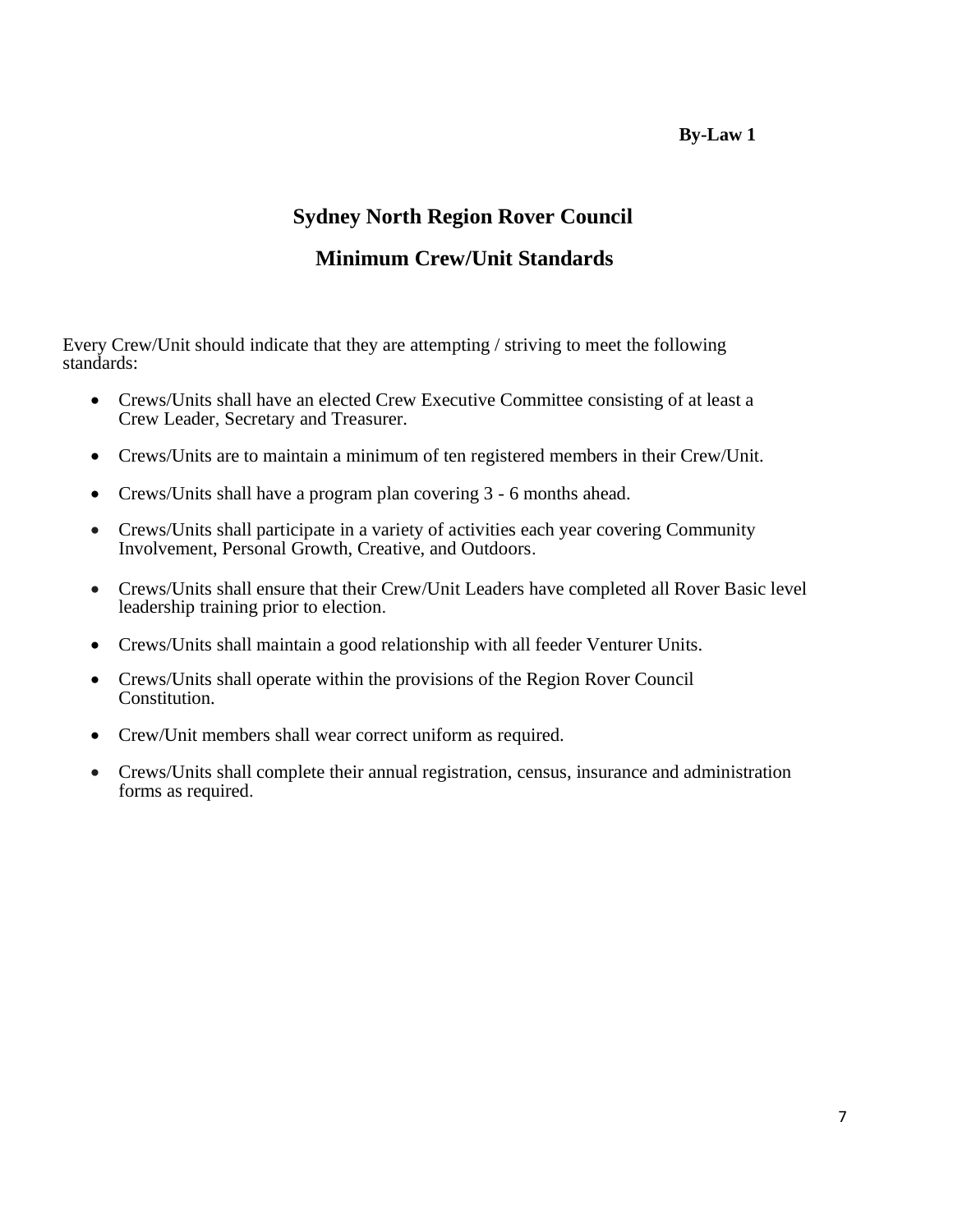#### **Annexure A**

## **Sydney North Region Rover Council**

## **Agenda for Annual General Meeting**

- 1. Open meeting
- 2. Apologies
- 3. a) Minutes of previous meeting
	- b) Business arising from previous meeting
- 4. Reports
	- a) Chairman
	- b) Assistant Chairman
	- c) Secretary
	- d) Treasurer
	- e) State Rover Council Delegates
	- f) Activities Co-ordinator Social
	- g) Activities Co-ordinator Rock/Outdoor
	- h) Public Relations Co-ordinator
	- i) Merchandise Co-ordinator
	- j) Training Co-ordinator
	- k) Service Co-ordinator
	- l) Venturer Liaison
	- m) Youth Liaison
	- n) Regional Commissioner Rovers
	- o) Assistant Regional Commissioner Rovers
- 5. Crew Reports
- 6. General Business
- 7. Election of Office Bearers
	- a) Chairman
	- b) Assistant Chairman
	- c) Secretary
	- d) Treasurer
	- e) State Rover Council Delegates (4)
	- f) Activities Co-ordinator Social
	- g) Activities Co-ordinator Rock/Outdoor
	- h) Public Relations Co-ordinator
	- i) Merchandise Co-ordinator
	- j) Training Co-ordinator
	- k) Service Co-ordinator
	- l) Venturer Liaison
	- m) Youth Liaison
	- n) any other officers the Executive sees fit to appoint
- 8. Close meeting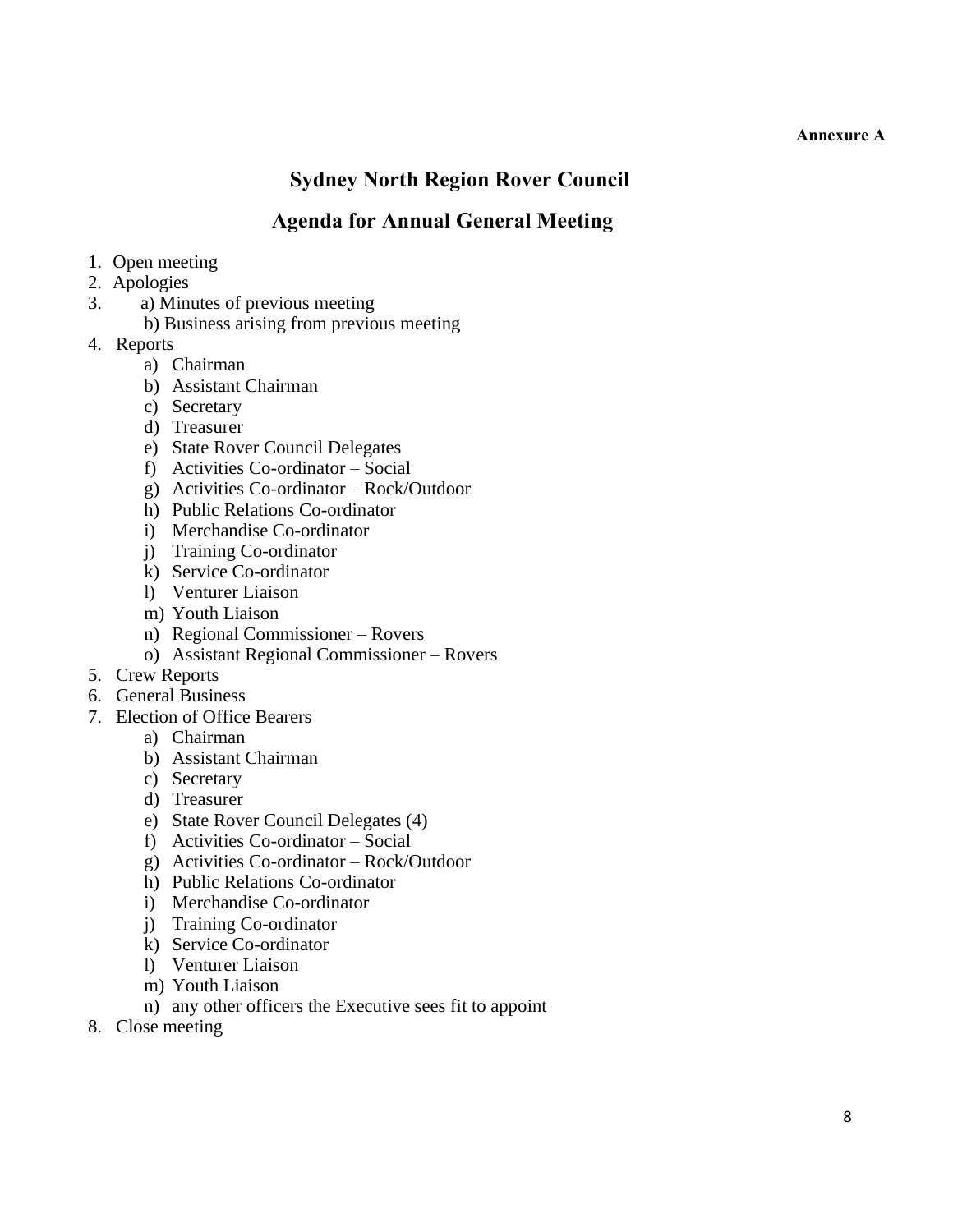#### **Annexure B**

# **Sydney North Region Rover Council Duties of Office Holders**

#### **Chairperson**

- (1) To chair all meetings of the Council and to be conversant with the business of the Council.
- (2) To be responsible for the effective management, decisions and conduct of the Council.
- (3) To liaise with Committees.
- (4) To offer advice to the Chairpersons of Committees.
- (5) To be the official spokesperson of the Council.
- (6) To be the first member of, and to chair, the meetings of the Region Rover Council Executive.
- (7) To attend and represent the Rover Council at Region Executive meetings and Region Commissioner meetings.
- (8) To perform such other duties as are delegated to him/her by the Council.

#### **Assistant Chairperson**

- (1) To assume the duties of the Chairperson in their absence.
- (2) To co-ordinate the development activities of the Region Rover Council, particularly in the encouragement and formation of new Crews where desirable.
- (3) To co-ordinate the content of the Rover pages on the Region website and to ensure the site is maintained and developed as required.

#### **Secretary**

- (1) To maintain close liaison with the Chairperson, Regional Commissioner Rovers and other Council officers to facilitate the smooth running of the Council.
- (2) To keep a register of the names and addresses of all Crews registered with the Council, their constitution and any resolutions of the Council relating to them.
- (3) To control all clerical work of the Council and to carry out such other duties as are assigned to him/her by the Council.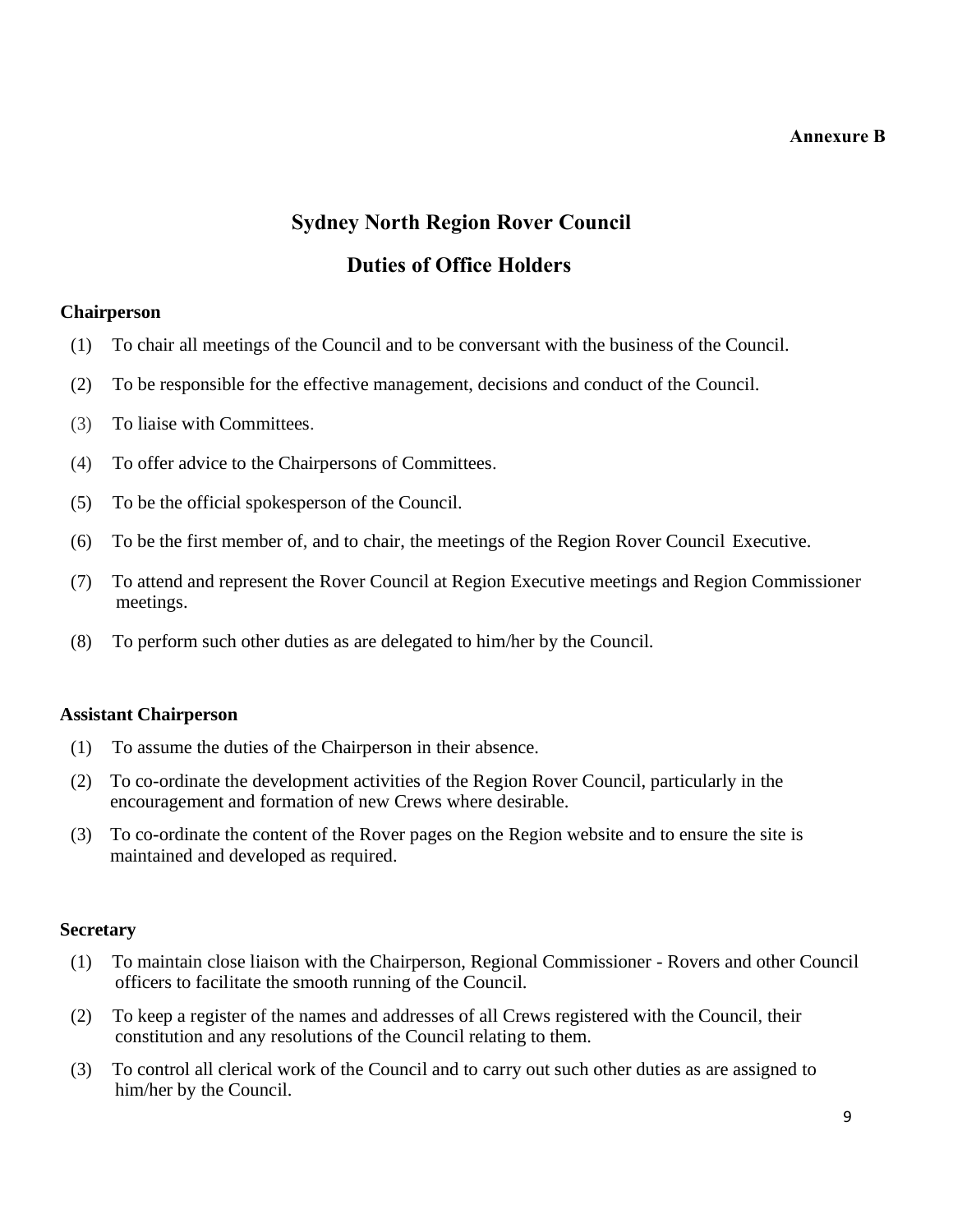- (4) To prepare and distribute agenda of meetings.
- (5) To prepare and distribute minutes of all general and executive meetings, and to maintain and safeguard a minutes book or equivalent online storage.
- (6) To keep a copy of the reports of all Committees.
- (7) To routinely update the SNRRC Working Document as required.

## **Treasurer**

- (1) To keep true records of the Council's finances and to submit a statement of the financial position of the Council at each meeting.
- (2) To pay all accounts authorised by the Council. All such payments shall be signed for by any two of the following officers of the Council: Chairperson, Secretary, Treasurer, Regional Commissioner - Rovers.
- (3) To ensure that the Council's accounts are audited annually.
- (4) To advise the Council of finances required to maintain its various projects and of the means available to raise such funds.
- (5) To co-operate and work with the Chairperson in the organisation of fundraising activities.
- (6) To ensure that Committee/Activity accounts are accurate by liaising closely with Committee/Activity Treasurers.
- (7) To provide advice to Crews within the Region on matters of financial management.

## **State Rover Council Delegates (4)**

- (1) To represent the Council at all meetings of the New South Wales State Rover Council.
- (2) To inform the State Rover Council of the Region Rover Council's opinion and to vote as instructed. If no instructions have been given, to vote as they think would best serve the interests of the Region Rover Council.
- (3) To promote the image of the Sydney North Region Rover Council to the State Council.
- (4) To submit a written report of State Rover Council meetings to each following Region Rover Council meeting.

#### **Activities Co-ordinator - Social**

- (1) To liaise with Committees/Crews organising RRC-sponsored activities and to report to the Executive progress of each Committee/Crew organising an activity.
- (2) To ensure that Committees/Crews organising an activity are advised of all aspects of Council policy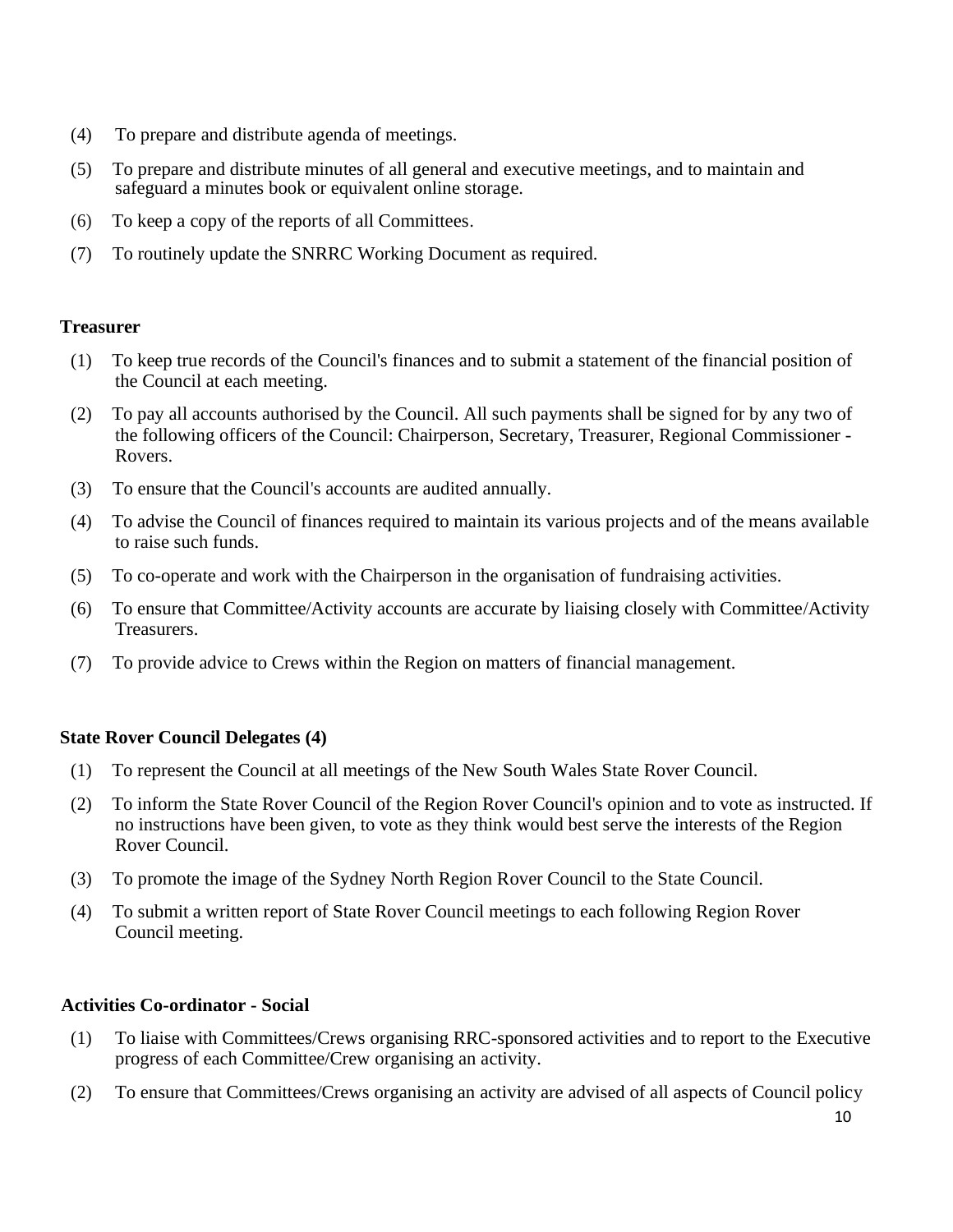and established practice relating to that activity.

(3) To maintain files of activities run through the Council for the benefit of future organisers.

#### **Activities Co-ordinator – Rock/Outdoor**

- (1) To liaise with the Region Activities Teams and to report to the RRC all matters pertaining to outdoor / rock-related activities.
- (2) To promote to Rovers the training courses provided by the Region Activities Teams.
- (3) To promote a good image of Rovers to the Region Activities Teams.

#### **Public Relations Co-ordinator**

- (1) To promote a good image of Rovering to the community and in Scouting and advise the Council of public relations aspects of all Council actions.
- (2) To advertise the Council's program and activities by writing the report for the Region's "Compass" newsletter.
- (3) To establish good communication links with Public Relations Officers and media editors so that Rover activities are regularly featured in:
	- (a) Local newspapers and social media
	- (b) Static and dynamic displays
	- (c) Recruiting pamphlets and posters
- (4) To develop public relations projects aimed at promoting Rovering in the Region and wider community.
- (5) To assist Committees/Crews organising Region events with their promotional efforts.
- (6) To submit regular news items and other relevant public relations material for the Region website and any Region social media channels.

#### **Merchandise Co-ordinator**

- (1) Responsible for the acquisition and sales of Rover merchandise.
- (2) Responsible for managing the loan of the Rover banners.
- (3) Responsible for the maintenance of Rover merchandise and PR resources (posters, leaflets, display boards, videos etc.)
- (4) Responsible for Square credit card-reading device and associated payment portal.
- (5) Liaising with the Public Relations Co-ordinator on the promotion of Rover merchandise.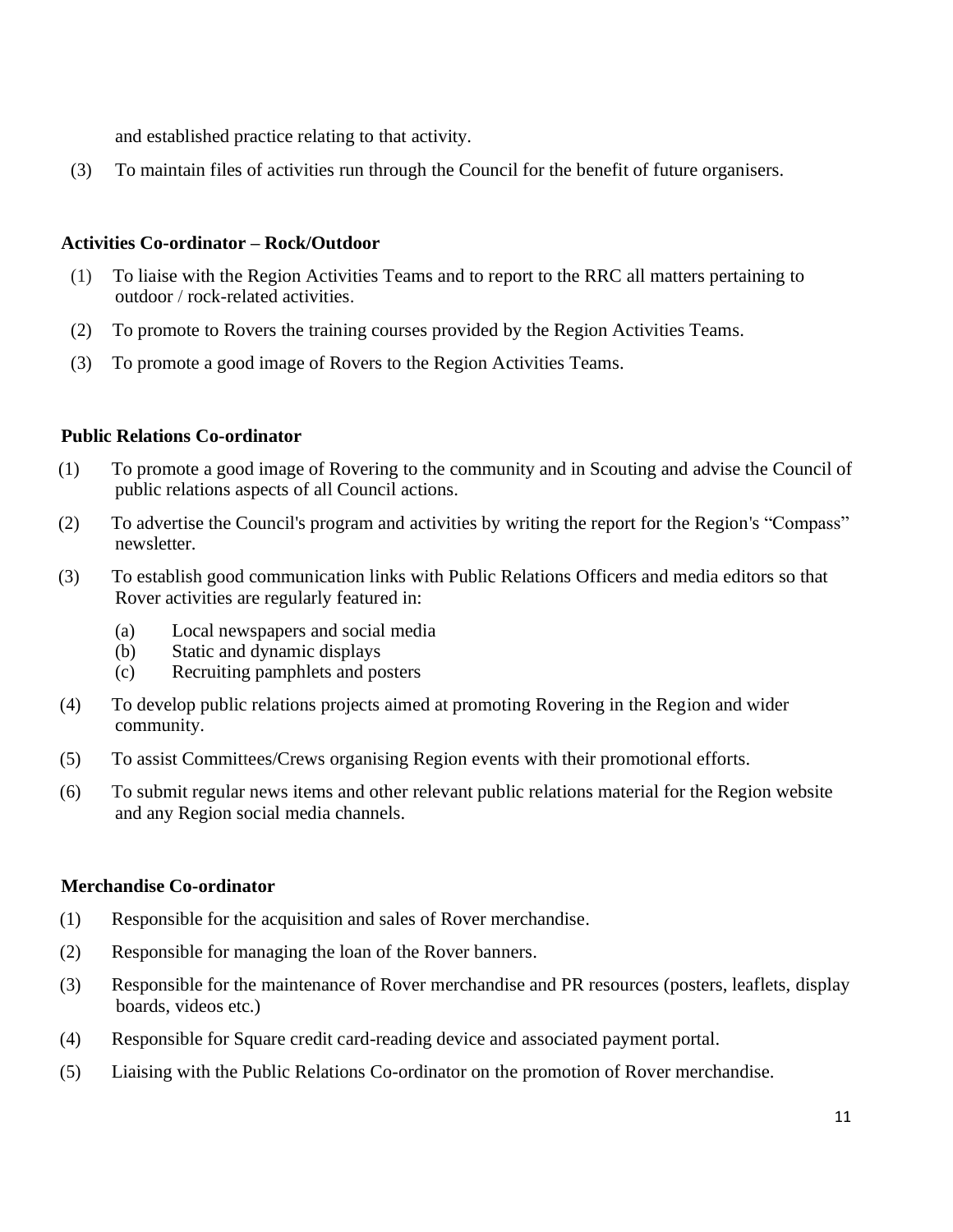(6) Assist the Public Relations Co-ordinator in the fulfilling of their duties as required.

## **Service Co-ordinator**

- (1) To organise and arrange service activities for Rovers in the Region, taking into account:
	- (a) The Council's potential for service, considering numbers, willingness, time, skills and commitments of both the Council and Crews.
	- (b) The opportunities for Service, both in Scouting and through community organisations.
- (2) To ensure that service is a regular feature of the Council's program.
- (3) To ensure that any service activity undertaken is worthwhile and will benefit someone in need, and that it will be completed.
- (4) To arrange that equipment required for the service activity is ready and at hand.
- (5) To report to the Council on the impact of the service activity completed.

## **Venturer Liaison Officer**

- (1) To present Rovering and the Council to Venturer Units in the Region.
- (2) To represent the Council at Region Venturer Council meetings.
- (3) To encourage and aid Crews in developing solid relations with all potential feeder Units.
- (4) To assist/advise the Crew organising the Region Roventure.

## **Youth Liaison Officer**

- (1) To act as a point of contact for the younger Sections (other than Venturers), to co-ordinate Rover assistance, and to look for promotional opportunities with these Sections.
- (2) Look for opportunities and events to distribute promotional items to the younger Sections (other than Venturers) such as *'I want to be a Rover'* woggles and *'When I grow up I'm going to be a Rover'* t-shirts.
- (3) Liaise with the organiser of those events to include opportunities to provide promotional items.
- (4) Organise Rovers (that could include themselves) to attend other Sections' events, to promote the Rover Section and distribute promotional items.